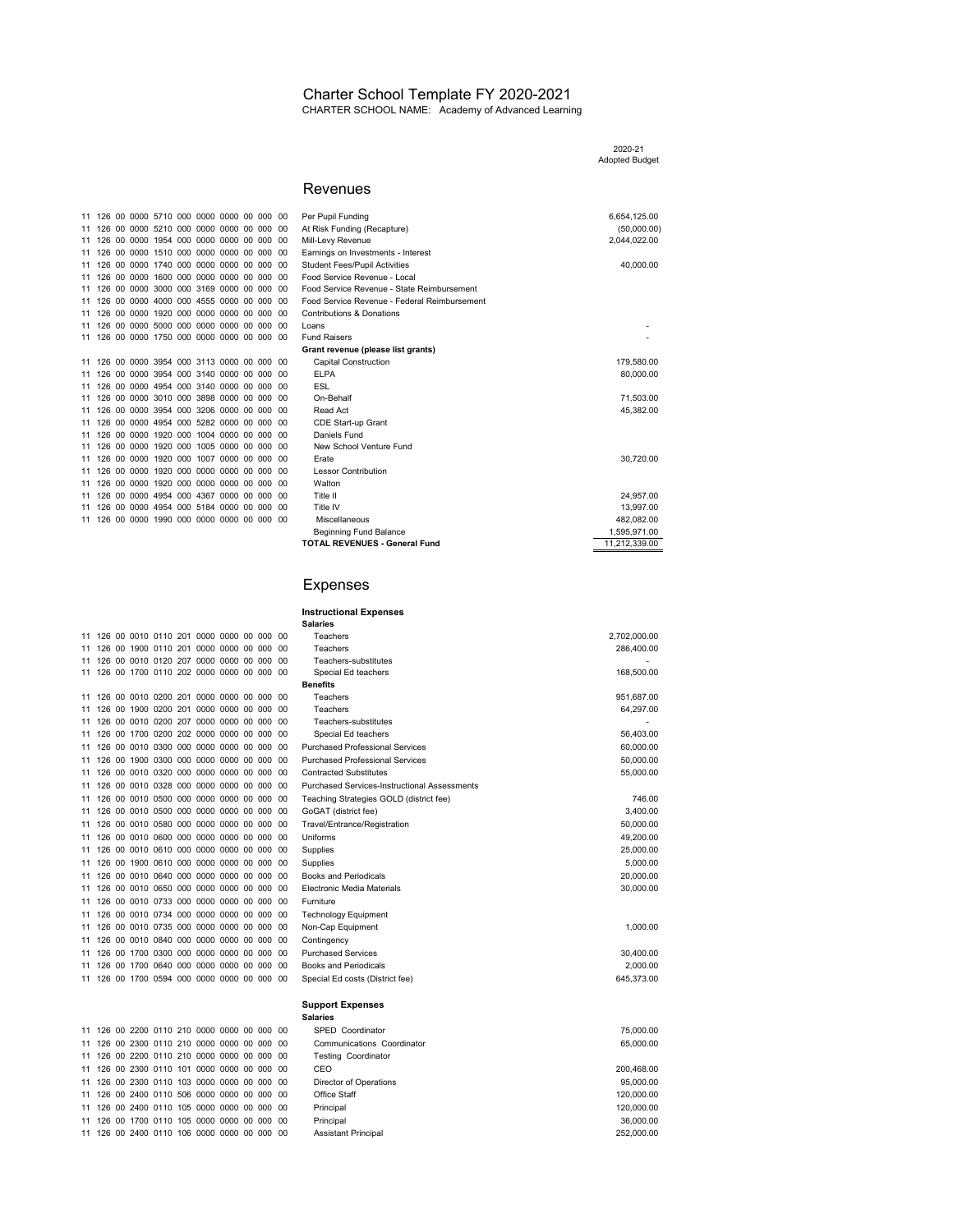|    |        |  |  | 11 126 00 2400 0130 506 0000 0000 00 000 00                                          |  |            | Office Staff - Overtime                                               | 6,000.00     |
|----|--------|--|--|--------------------------------------------------------------------------------------|--|------------|-----------------------------------------------------------------------|--------------|
|    |        |  |  | 11 126 00 2500 0110 103 0000 0000 00 000                                             |  | -00        | Director of Finance                                                   | 100,000.00   |
|    |        |  |  | 11 126 00 2500 0150 103 0000 0000 00 000                                             |  | -00        | Director of Finance - Bonus                                           | 10.000.00    |
|    |        |  |  | 11 126 00 2600 0110 608 0000 0000 00 000                                             |  | - 00       | Custodian                                                             |              |
|    |        |  |  | 11 126 00 2800 0110 103 0000 0000 00 000                                             |  | 00         | Ex Director of Schools                                                | 172,000.00   |
|    | 11 126 |  |  | 00 2800 0110 322 0000 0000 00 000                                                    |  | 00         | Administrative Coordinator                                            |              |
|    |        |  |  | 11 126 00 3100 0110 607 0000 0000 00 000                                             |  | 00         | Lunch Support                                                         |              |
|    |        |  |  |                                                                                      |  |            | <b>Benefits</b>                                                       |              |
|    |        |  |  | 11 126 00 2200 0110 210 0000 0000 00 000 00                                          |  |            | SPED Coordinator                                                      | 23,030.00    |
|    | 11 126 |  |  | 00 2300 0110 210 0000 0000 00 000                                                    |  | -00<br>00  | Communications Coordinator                                            | 20,785.00    |
|    |        |  |  | 11 126 00 2200 0110 210 0000 0000 00 000                                             |  |            | <b>Testing Coordinator</b>                                            |              |
|    |        |  |  | 11 126 00 2200 0320 000 0000 0000 00 000                                             |  | 00<br>00   | Purchased Services- Professional Development                          |              |
|    |        |  |  | 11 126 00 2300 0200 101 0000 0000 00 000                                             |  |            | CEO                                                                   | 49,580.00    |
|    | 11 126 |  |  | 00 2300 0200 103 0000 0000 00 000                                                    |  | 00         | Director of Operations                                                | 27,520.00    |
|    | 11 126 |  |  | 00 2300 0500 000 0000 0000 00 000<br>126 00 2300 0580 000 0000 0000 00 000           |  | 00         | CLDE Credential Plan (district fee)<br><b>Travel and Registration</b> | 3,911.00     |
| 11 |        |  |  |                                                                                      |  | 00         |                                                                       | 50,000.00    |
|    | 11 126 |  |  | 11 126 00 2300 0594 000 0000 0000 00 000<br>00 2300 0595 000 0000 0000 00 000        |  | - 00<br>00 | District Liaison (district fee)                                       | 141,196.00   |
|    |        |  |  |                                                                                      |  | 00         | Admin Fee (district fee)                                              | 166,353.00   |
|    |        |  |  | 11 126 00 2300 0599 000 0000 0000 00 000<br>11 126 00 2300 0610 000 0000 0000 00 000 |  | 00         | SABA Fee (district fee)                                               | 2,224.00     |
|    |        |  |  | 11 126 00 2315 0331 000 0000 0000 00 000                                             |  | - 00       | Supplies                                                              | 4,000.00     |
|    |        |  |  | 11 126 00 2317 0332 000 0000 0000 00 000                                             |  | - 00       | Purchased Services- Legal<br>Purchased Services- Audit & Accounting   | 30,000.00    |
|    | 11 126 |  |  | 00 2400 0200 506 0000 0000 00 000                                                    |  | 00         | Office staff                                                          |              |
|    |        |  |  | 11 126 00 2400 0200 105 0000 0000 00 000                                             |  | - 00       |                                                                       | 45,604.00    |
|    |        |  |  | 11 126 00 1900 0200 105 0000 0000 00 000 00                                          |  |            | Principal                                                             | 33,132.00    |
|    |        |  |  |                                                                                      |  | - 00       | Principal                                                             | 8,082.00     |
|    |        |  |  | 11 126 00 2400 0200 106 0000 0000 00 000<br>00 2400 0300 000 0000 0000 00 000        |  |            | <b>Assistant Principal</b>                                            | 75,149.00    |
|    | 11 126 |  |  |                                                                                      |  | 00<br>00   | <b>Purchased Services</b>                                             |              |
|    |        |  |  | 11 126 00 2400 0442 000 0000 0000 00 000<br>11 126 00 2400 0443 000 0000 0000 00 000 |  |            | <b>Equipment Rental</b>                                               | 104,000.00   |
|    |        |  |  | 11 126 00 2400 0531 000 0000 0000 00 000                                             |  | -00<br>00  | <b>Vehicle Rental</b><br>Telephone/Fax                                | 30,000.00    |
|    |        |  |  | 00 2400 0533 000 0000 0000 00 000                                                    |  |            |                                                                       |              |
|    | 11 126 |  |  | 11 126 00 2400 0540 000 0000 0000 00 000                                             |  | 00<br>00   | Postage                                                               | 25,000.00    |
|    |        |  |  | 11 126 00 2400 0580 000 0000 0000 00 000                                             |  | 00         | Advertising/Marketing<br>Travel/Entrance/Registration                 | 20,000.00    |
|    |        |  |  | 11 126 00 2400 0594 000 0000 0000 00 000                                             |  | 00         | Student database costs (district fees)                                | 6,035.00     |
|    | 11 126 |  |  | 00 2400 0610 000 0000 0000 00 000                                                    |  | 00         | Supplies-Principal                                                    | 111,000.00   |
|    |        |  |  | 11 126 00 2400 0733 000 0000 0000 00 000                                             |  | -00        | Furniture                                                             |              |
|    |        |  |  | 11 126 00 2400 0735 000 0000 0000 00 000                                             |  | 00         | Non-Capital Equipment                                                 |              |
|    |        |  |  | 11 126 00 2400 0810 000 0000 0000 00 000                                             |  | - 00       | Dues and Fees                                                         | 7,000.00     |
|    | 11 126 |  |  | 00 2400 0890 000 0000 0000 00 000                                                    |  | - 00       | Misc Expense                                                          |              |
|    | 11 126 |  |  | 00 2500 0200 103 0000 0000 00 000                                                    |  | 00         | Director of Finance                                                   | 28,642.00    |
|    | 11 126 |  |  | 00 2500 0531 000 0000 0000 00 000                                                    |  | 00         | Postage                                                               | 510.00       |
|    |        |  |  | 11 126 00 2500 0610 000 0000 0000 00 000 00                                          |  |            | <b>Office Supplies</b>                                                | 6,000.00     |
|    |        |  |  | 11 126 00 2500 0610 000 0000 0000 00 000 00                                          |  |            | <b>Office Supplies</b>                                                | 10,000.00    |
|    | 11 126 |  |  | 00 2500(0810 000 0000 0000 00 000                                                    |  | 00         | Due and Fees                                                          | 2,000.00     |
|    |        |  |  | 11 126 00 2510 0230 000 0000 0000 00 000                                             |  | 00         | PERA-Accounting                                                       |              |
|    |        |  |  | 11 126 00 2510 0300 000 0000 0000 00 000                                             |  | - 00       | <b>Purchased Services-Accounting</b>                                  | 52,820.00    |
|    | 11 126 |  |  | 00 2510 0313 000 0000 0000 00 000                                                    |  | 00         | <b>Banking Service Fees</b>                                           | 1,500.00     |
|    | 11 126 |  |  | 00 2510 0640 000 0000 0000 00 000                                                    |  | 00         | Accounting Software                                                   |              |
|    |        |  |  | 11 126 00 2600 0200 608 0000 0000 00 000                                             |  | 00         | Custodian                                                             |              |
|    |        |  |  | 11 126 00 2600 0400 000 0000 0000 00 000                                             |  | 00         | <b>Custodial Contract</b>                                             | 160,000.00   |
|    |        |  |  | 11 126 00 2600 0411 000 0000 0000 00 000                                             |  | - 00       | Utilities- Water/Sewage                                               |              |
|    |        |  |  | 11 126 00 2600 0430 000 0000 0000 00 000                                             |  | 00         | Repairs and Maintenance                                               | 140,000.00   |
|    |        |  |  | 11 126 00 2600 0441 000 0000 0000 00 000                                             |  | - 00       | <b>Building Rental</b>                                                | 1,039,834.00 |
|    |        |  |  | 11 126 00 2600 0610 000 0000 0000 00 000 00                                          |  |            | Supplies-Custodail                                                    | 9,000.00     |
|    |        |  |  | 11 126 00 2600 0620 000 0000 0000 00 000 00                                          |  |            | Gas & Electric                                                        | 87,900.00    |
|    |        |  |  | 11 126 00 2670 0400 000 0000 0000 00 000 00                                          |  |            | Security                                                              | 1,330.00     |
|    |        |  |  | 11 126 00 2700 0626 000 0000 0000 00 000 00                                          |  |            | Vehicle Fuel                                                          | 500.00       |
|    |        |  |  | 11 126 00 2800 0200 103 0000 0000 00 000 00                                          |  |            | Ex Director of Schools                                                | 44,800.00    |
|    |        |  |  | 11 126 00 2800 0200 322 0000 0000 00 000 00                                          |  |            | Administrative Coordinator                                            |              |
|    |        |  |  | 11 126 00 2840 0531 000 0000 0000 00 000 00                                          |  |            | <b>Internet Services</b>                                              | 63,674.00    |
|    |        |  |  | 11 126 00 2840 0300 000 0000 0000 00 000 00                                          |  |            | Professional Services - Erate                                         | 15,000.00    |
|    |        |  |  | 11 126 00 2850 0520 000 0000 0000 00 000 00                                          |  |            | Insurance                                                             | 28,000.00    |
|    |        |  |  | 11 126 00 2850 0525 000 0000 0000 00 000 00                                          |  |            | Unemployment Insurance                                                | 3,000.00     |
|    |        |  |  | 11 126 00 2850 0526 000 0000 0000 00 000 00                                          |  |            | <b>Workers Comp Insurance</b>                                         | 14,000.00    |
|    |        |  |  | 11 126 00 3100 0200 607 0000 0000 00 000 00                                          |  |            | Lunch Support                                                         |              |
|    |        |  |  | 11 126 00 3100 0630 000 0000 0000 00 000 00                                          |  |            | Food (district fee)                                                   | 6,109.00     |
|    |        |  |  | 11 126 00 4000 0721 000 0000 0000 00 000 00                                          |  |            | Capital Expense (Building)                                            | 250,000.00   |
|    |        |  |  | 11 126 00 5100 0831 000 0000 0000 00 000 00                                          |  |            | Interest                                                              |              |
|    |        |  |  | 11 126 00 5100 0913 000 0000 0000 00 000 00                                          |  |            | Loan                                                                  | 315,031.00   |
|    |        |  |  | 11 126 00 9000 0840 000 0000 0000 00 000 00                                          |  |            | Contingency                                                           |              |
|    |        |  |  |                                                                                      |  |            | <b>TOTAL EXPENSES - General Fund</b>                                  | 9,771,125.00 |
|    |        |  |  |                                                                                      |  |            |                                                                       |              |
|    |        |  |  |                                                                                      |  |            | SURPLUS/(SHORTFALL)                                                   | 1,441,214.00 |
|    |        |  |  |                                                                                      |  |            |                                                                       |              |
|    |        |  |  |                                                                                      |  |            |                                                                       |              |

Estimated Balance Sheet 6/30/19

 126 00 0000 8101 000 0000 0000 00 000 00 Cash - General Fund 1,555,287.83 126 00 0000 8105 000 0000 0000 00 000 00 Reserve for APS SPED ED 50,000.00